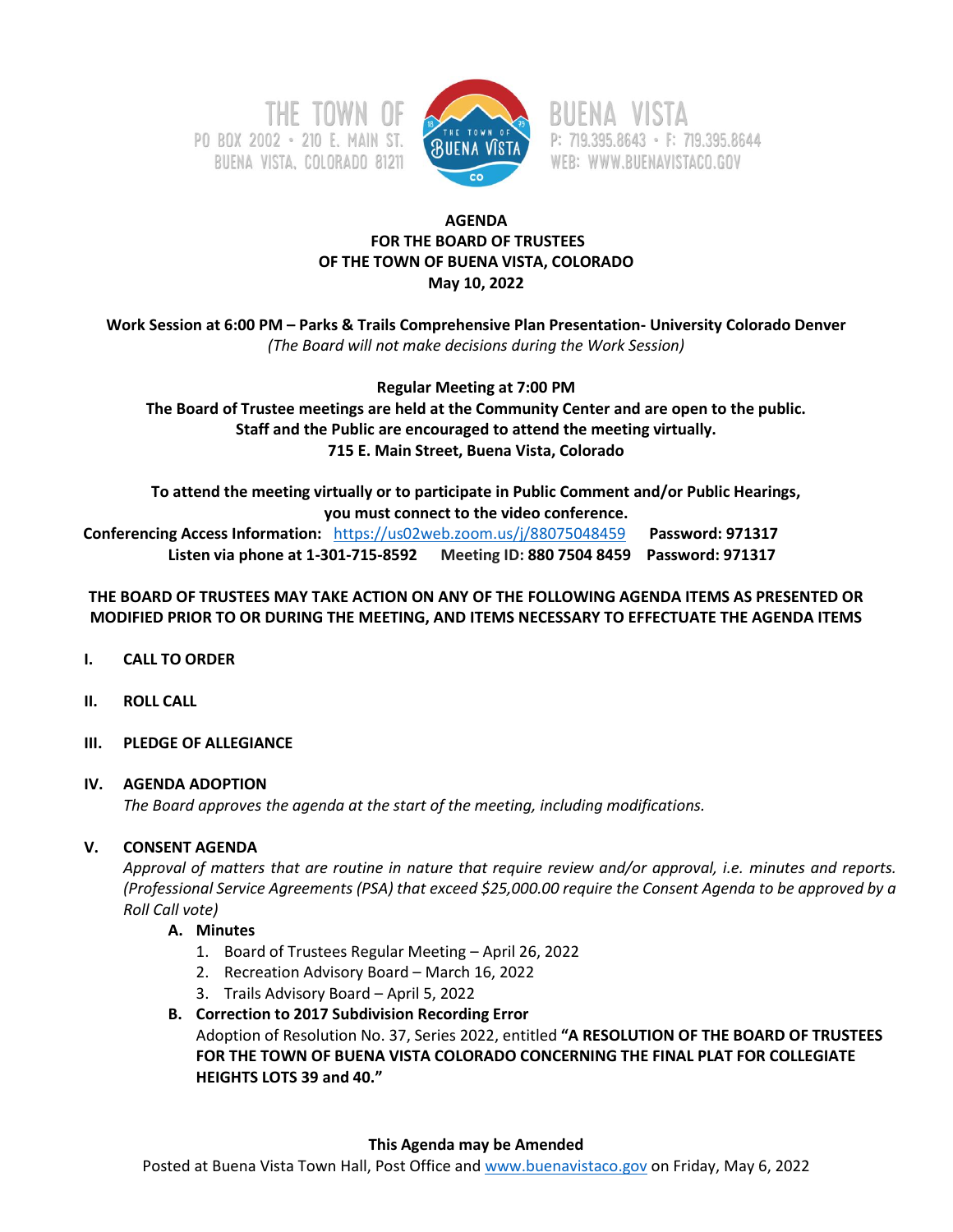- **C.** Adoption of Resolution No. 38, Series 2022, entitled **"A RESOLUTION APPROVING AN AGREEMENT BETWEEN THE TOWN OF BUENA VISTA AND PAVEMENT MAINTENANCE SERVICES, INC. FOR THE 2022 STREET PAVING PROJECT."**
- **D.** Adoption of Resolution No. 39, Series 2022, entitled **"A RESOLUTION APPROVING AN AGREEMENT BETWEEN THE TOWN OF BUENA VISTA AND OSCAR'S ROOFING SERVICES FOR COMMUNITY CENTER ROOFING SERVICES."**
- **E.** Adoption of Ordinance No. 13, Series 2022, entitled "**AN ORDINANCE OF THE TOWN OF BUENA VISTA, COLORADO, APPROVING THE SALE AND CONVEYANCE OF PROPERTY TO RICHARD W. EBERHARDT AND WILMA C. EBERHARDT, AND AUTHORIZING EXECUTION OF ALL CLOSING DOCUMENTS."**
- **F. Chaffee County Development Services Department** April Activity Report

## **VI. PUBLIC COMMENT**

*Citizen participation where the public can sign up prior to the start of the meeting to speak during public comment. Three minutes for matters not on the agenda or for agenda items not scheduled for Public Hearing. Enter your name, address, and subject to be discussed in the Zoom Chat box, or when Mayor Lacy asks for Public Comment, click the raise hand button in the webinar control panel, or by phone press \*9, and the meeting host will prompt you to unmute when it is your turn to speak. Or you may email the information to [bvclerk@buenavistaco.gov.](mailto:bvclerk@buenavistaco.gov) Neither Town Board nor Town staff should be expected to respond to matters raised in the Public Comment segment of Board meetings. Nevertheless, Board members will always retain the right to ask questions of the speaker and respond then or later to remarks made by any citizen. Comments made in the Zoom Chatbox will not be discussed or included in the minutes.*

### **VII. BUSINESS ITEM**

### **A. Trustee Candidate Presentations**

*The Board will hear presentations from candidates interested in the appointment to fill the Board of Trustees vacancy. (Estimated time – 20 minutes)*

### **VIII. STAFF REPORTS**

- 1. Town Administrator
- 2. Town Treasurer
- 3. Police Chief
- 4. Fire Chief
- 5. Airport Manager

### **IX. BUSINESS ITEM**

### **B. Trustee Appointment**

*The Board will consider an appointment to fill the Trustee vacancy. (Estimated time – 20 minutes)*

### **C. Public Hearing – Buena Vida Spirits Retail Liquor Store**

*The Board will consider approving a Retail Liquor Store Application for Buena Vida Spirits located at 595 South Main Street, Suite 100, Mark and Kristen Krasnow, owners. (Estimated time – 30 minutes)*

#### **This Agenda may be Amended**